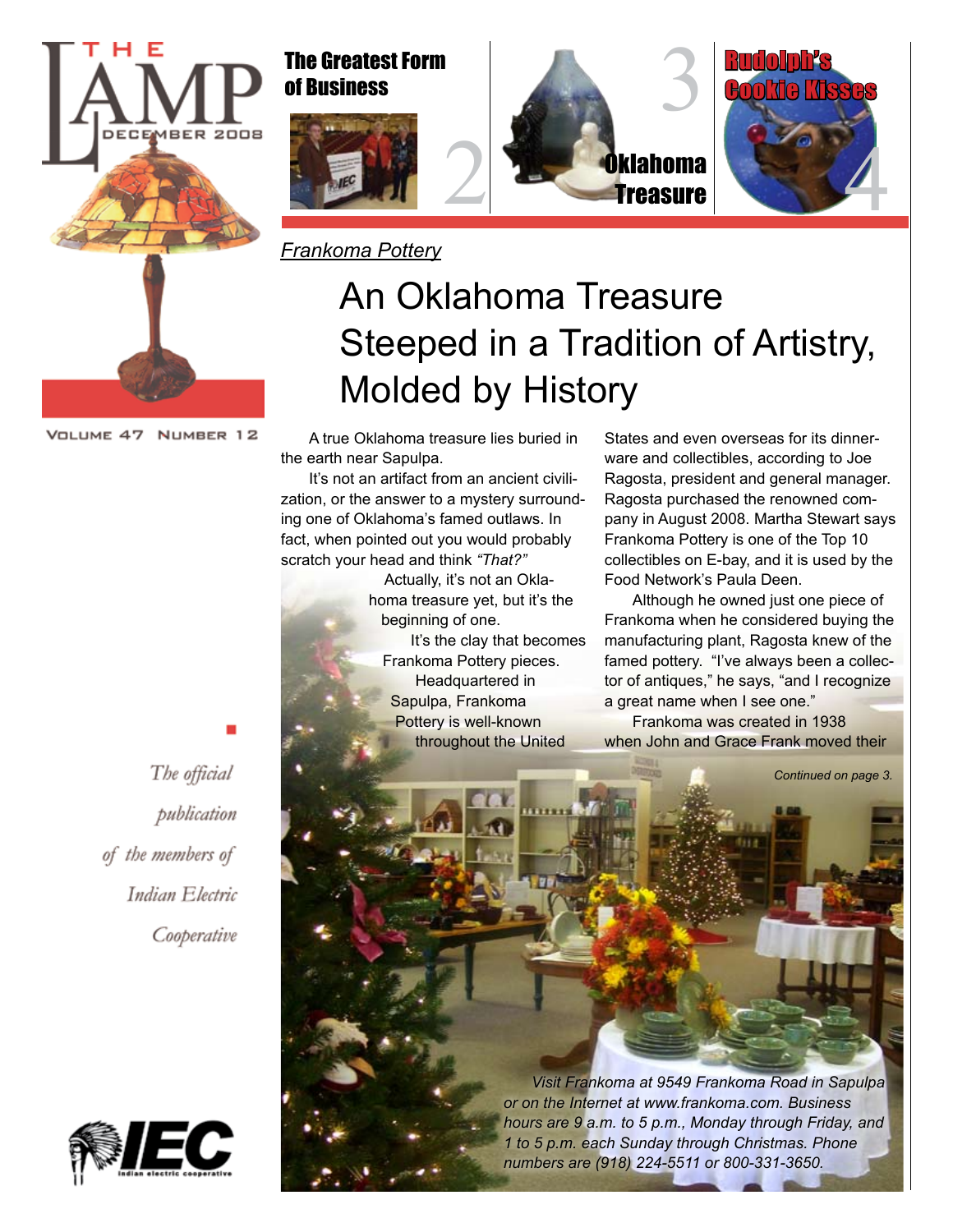## The Greatest Form of Business Cowboy Hats & Hard Hats

The 2008 annual meeting of your cooperative was held October 25 at the beautiful Cleveland Event Center. We had a very successful silent auction of surplus equipment, great entertainment by Pake McEntire, and proposed amendments to the IEC bylaws were approved.

Patronage capital checks were given to members in attendance and the remainder were mailed. I get many questions on capital credit checks, the foremost being "What was the check I received from

IEC?" Capital credits are one of the unique trademarks that distinguish the cooperative form of business. IEC was formed by members who paid a small membership fee and obtained financing from the Rural Electrification Administration – a "new deal" federal program established by President Franklin D. Roosevelt and the U.S.Congress. Cooperatives are non-profit organizations which annually allocate to the members all profits, or "margins" that are left over after all expenses are paid, based



on the amount of power the members purchased in that year. Due to the need to maintain and expand the distribution facilities and keep borrowing to a minimum, the excess margins are kept for a time by the cooperative and are actually

by Jack Clinkscale, General Manager

paid, or "retired" to members as the financial condition of the cooperative allows.

Whether the amount of your capital credit check was large or small, take a look at the check and then take a minute to enjoy being a member of a cooperative. There are few businesses in this country that return all profits to patrons.

You have a voice in the operation of your cooperative. IEC is run by a board of trustees elected by you. They are all members of the cooperative and they reside throughout the system. If you have a question, comment, suggestion, or problem, they will be more than happy to discuss it with you. They are charged with keeping the cooperative in sound financial condition while meeting your needs for a reliable source of power at a reasonable cost.

I would like to thank you if you came to annual meeting and exercised your right as a cooperative member. I hope to see even more of you next year at the annual meeting as we celebrate the greatest form of business in this country.

*Joan Ehler, (far left) of Fairfax won the Magtag washer and dryer at annual meeting. Other winners include Evelois Brisbin (center) and Mary Sneed, both of Cleveland, who each won \$500.*

#### **INDIAN ELECTRIC COOPERATIVE, INC.**

**Office Hours** 7:30 a.m. - 4:00 p.m. (Monday - Friday) (918) 358-2514 www.iecok.com

**To Report an Outage** (918) 358-2514 or 1-800-482-2750

**To Report Meter Readings** (918) 295-9520

#### **Board of Trustees**

| <b>Greg Fielding, President</b>        | District 8        |
|----------------------------------------|-------------------|
| Wanda Foster, Vice-President           | District 5        |
| Berry Keeler, Sec.-Treas.              | District 3        |
| Loris Peckenpaugh - Ass;t. Sec.-Treas. | District 6        |
| <b>Robert Burk</b>                     | District 1        |
| <b>Mike Spradling</b>                  | <b>District 2</b> |
| <b>Bill Boone</b>                      | <b>District 7</b> |
| <b>Jim Hadlock</b>                     | District 9        |

Jack Clinkscale, General Manager Kay Rabbitt-Brower, Editor

The Lamp (USPS 942-940) is published monthly by Indian Electric Cooperative, Inc., P.O. Box 49, Highway 64 Southeast, Cleveland, Oklahoma 74020 for the interest of its membership. Subscription price was \$0.25 per month in 2008. Periodical postage paid at Cleveland, Oklahoma and additional mailing offices.

- Postmaster: Send address changes to The Lamp, P.O. Box 49, Cleveland, OK 74020.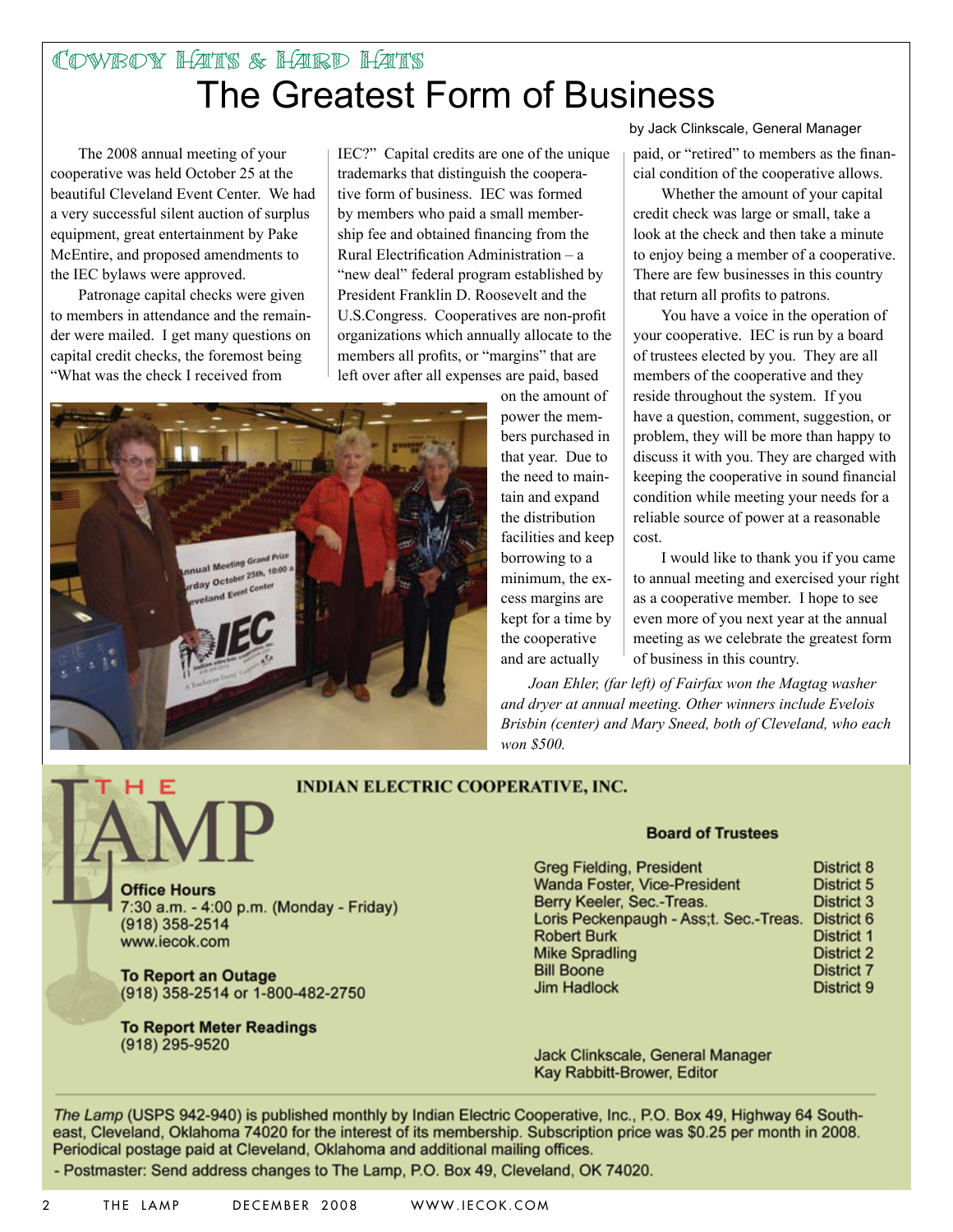## An Oklahoma Treasure...

*Continued from page 1.*

Norman-based Frank Potteries to a location on Route 66 near Sapulpa. Ragosta is the third owner of the company since the Frank family sold the business. A former factory operator in Broken Arrow, he says when he was considering buying the struggling business, he realized he could make some contributions that would help restore it to its former glory. He says the businessman in him wanted to update and improve the 'business end,' while the collector wanted to help Frankoma continue its high level of artistry.

When Frankoma began, there were a few artistic pieces – such a puma and Indian chief sculpture that have become classics – along with a few dinnerware pieces. The line has expanded and today there are several dinnerware patterns, accent pieces, special pieces such as Oklahoma Centennial commemorative pieces, holiday ornaments, a 11-piece Nativity set, an annual Christmas plate, political mugs, and trivets. And in 2008, Frankoma produced a variety of pieces bearing a hummingbird and trumpet vine design commemorating the company's 75th anniversary.

Since the Franks moved to Sapulpa, Frankoma has remained in the same location, although the plant has had to be rebuilt twice after being destroyed by fire.

The second fire occurred in September 1983 and registration gifts for Indian Electric's annual meeting were destroyed in the blaze. For many years, IEC gave Frankoma pieces (some were custom designed) as registration gifts to those attending the co-op's annual meetings. Since the molds were broken after the custom designed orders were filled, those pieces have become collector items.

Today all that remains of the original building is the stone fireplace in the showroom. Ragosta has made a cozy sitting area immediately in front of the fireplace, complete with comfortable chairs and free coffee.

The sitting area also serves as an official Oklahoma Visitor Center and offers printed materials about the region and state aimed at tourists traveling through the area.

Also of interest to visitors is a museum Ragosta has created highlight-

> ing Frankoma pieces from the company's beginning to present day. It showcases the Ray and Sherry Stoll collection, which is on loan to the museum, and pieces are displayed on a rotating basis.

A visit to Frankoma in December offers an open and airy remodeled showroom gaily decorated for the holidays.

Frankoma partners with the Made in Oklahoma (MIO) Coalition, so visitors find a variety of MIO items; many that go handin-hand with Frankoma pieces. Ragosta and his staff have

*Frankoma owner Joe Ragosta holds this year's Christmas plate surrounded by the popular Frankoma Nativity set.*

assembled unique gift items

such as Oklahoma produced soups, salsas or dip mixes in Frankoma soup and sandwich trays or chip and dip bowls.

The highlight of the Christmas season is the introduction of the annual Christmas plate. This is the 33rd year Frankoma as offered the Christmas-themed plates which become collector items.

Although Frankoma is well known for using beautiful colors inspired by Mother Nature's color palette, the Christmas plates are available only in white.

The same applies to the Nativity set. The 11-piece set can be purchased in individual pieces or all together as one, but they are available only in white.

Frankoma also offers small discshaped Christmas ornaments that can decorate a tree or gift, or serve as a small gift itself.

Ragosta is just beginning to chisel out his place in Frankoma's history, but it's shaping up to be well-defined mark.

He is working to re-vamp the Web site, plans to offer an online bridal registry and is concentrating on offering highly artistic pieces, which he feels is a return to one of John and Grace Frank's original intentions.

Ragosta will tell you he's a businessman, but he guides this true Oklahoma treasure with the loving hands of an artisan.